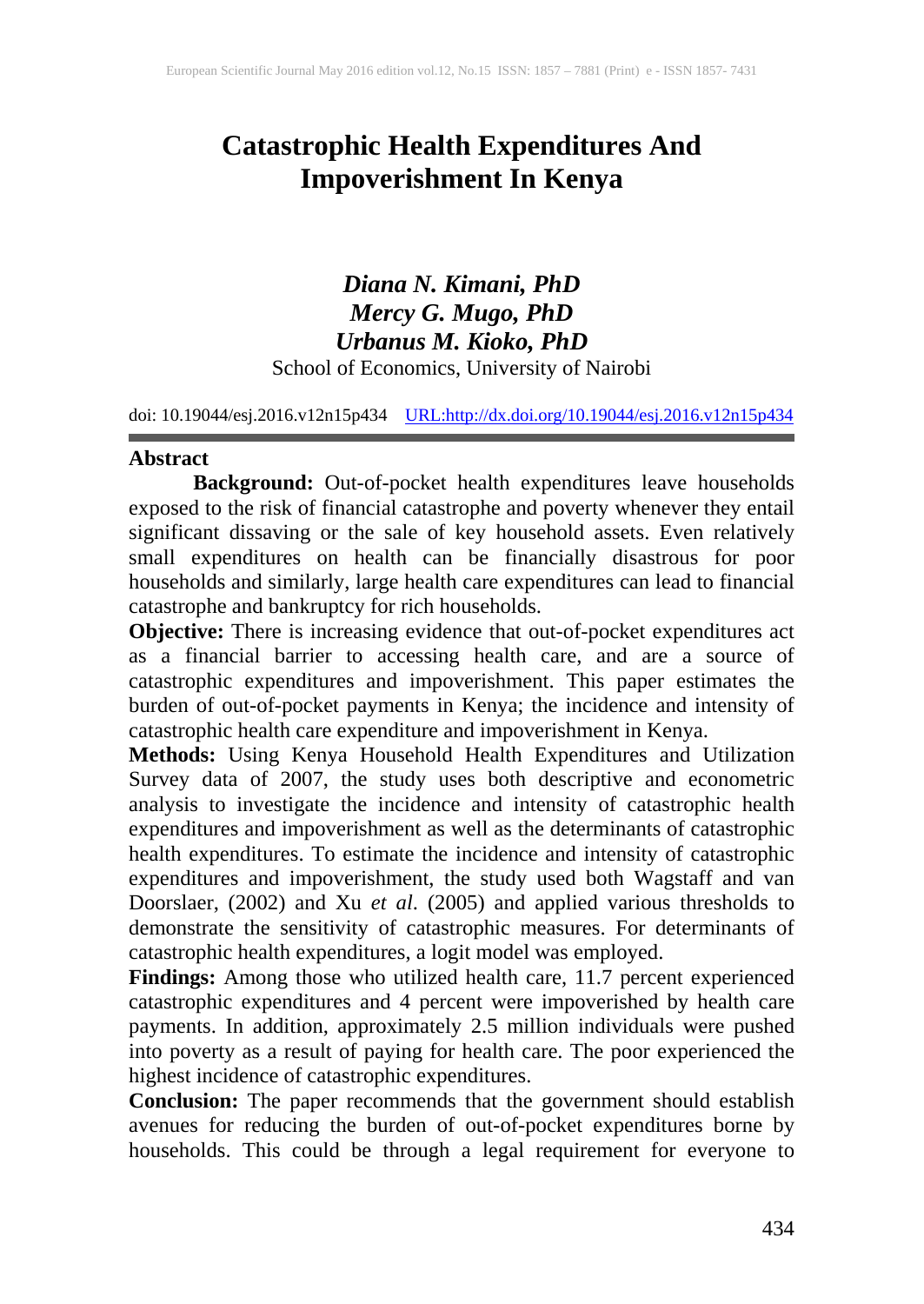belong to a health insurance and targeting the poor, the elderly and chronically ill through the devolved system of the government and devolved funds.

**Keywords:** Out-of-Pocket Expenditures; Catastrophic Health Expenditures; Impoverishment; Kenya

# **1.0 INTRODUCTION**

The primary goal of a country's health care systems is to ensure that its population has access to high quality care. In trying to achieve this goal, some countries, Kenya included, have entrenched the right to health in their constitution. The health systems should however, ensure that as they pursue the goal, households are protected from incurring health care expenditure that is so high that it adversely affects their economic wellbeing.

According to World Health Organization (WHO, 2000), direct outof-pocket (OOP) payment for health at point of service is considered an inequitable means of financing a health system. There is often the danger of burdening different social sub-groups unequally especially the poor, women and the elderly. In such a health system, households bear the greatest financial burden and this can give rise to avoidance of necessary care or delay in seeking health care. Therefore, Payment for health care, especially catastrophic expenditure, can be a significant additional source of poverty (Baeza and Packard, 2006; Van Doorslaer *et al.*, 2006; Wagstaff and Van Doorslaer, 2002)

Catastrophic expenditure is "any health expenditure that threatens a household's financial capacity to maintain its subsistence needs and does not necessarily equate to high health care costs. Even relatively small expenditures on health can be financially disastrous for poor households" (Su *et al.*, 2006, pp 21), forcing them to reduce expenditure on basic items. Likewise, large health care expenditures can lead to financial catastrophe and bankruptcy even for rich households (Xu *et al.*, 2007).

According to Kenya National Health Accounts, out-of pocket expenditures as percentage of total health expenditure accounted for 54 percent in 2001/2002, 39.3 percent in 2005/2006, 36.7 percent in 2009/2010, and 40 percent in 2012/13 (Republic of Kenya, 2007; 2010; Ministry of Health, 2015). The share of OOP expenditures to total health expenditures has been decreasing between 2002 and 2010 but increased by three percentage points in 2013. Forty percent being financed from households is quite high bearing in mind the poverty levels in Kenya. In 2005, 47 percent of the population was living below the poverty line (World Bank, 2008). Since 2005, no other nationally representative household budget survey has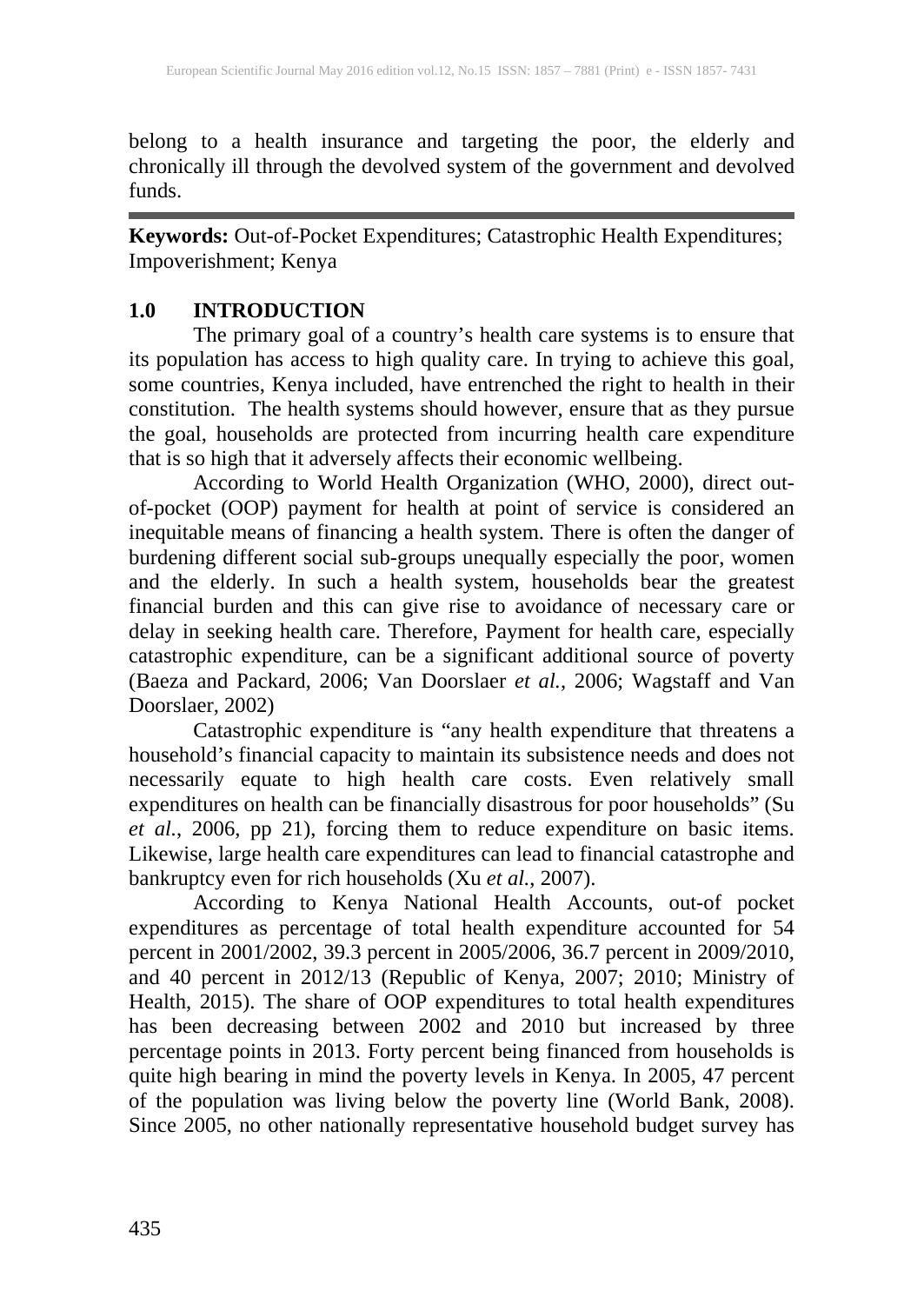been conducted to measure poverty<sup>5</sup> and therefore it is hard to tell how poverty has changed since then. However, World Bank projects that Kenya's poverty rate is in the range of 34 and 42 percent (World Bank,  $2013$ ).

To address the challenge of high out-of-pocket expenditures, the Kenyan government attempted to introduce National Social Health Insurance Fund (NSHIF) and the 10/20 policy with the aim of reaching the poor. NSHIF aimed at expanding coverage and benefit package of the current National Hospital Insurance Fund (NHIF). Under the 10/20 policy the fee charged at government dispensaries and health centres was Kshs 10 and Kshs 20 respectively. Children aged below five years with specific health conditions such as Malaria and Tuberculosis were exempted from payment. However, NSHIF was never implemented and the 10/20 policy did not achieve its objectives. A review of 10/20 policy by Chuma et al., (2009), though conducted in only two districts, indicated that adherence to the policy was poor in both districts with drug shortage, declining revenue, poor policy design and implementation processes being the main reasons for the poor adherence. The government efforts notwithstanding, access to health care in Kenya remains a challenge. The Kenya Household Health expenditure and Utilization Survey of 2007 found that 17 percent of those who needed health care services could not access the services from both government and private facilities largely due to financial constraints.

There are two common approaches for measuring catastrophic expenditure. The first method is by Wagstaff and Van Doorslaer (2002) is in relation to budget share and the second method is by Xu, et al., (2005), in relation to a household's capacity to pay. They define household's capacity to pay as remaining income after basic subsistence needs have been met. However, these definitions ignore variation in the capacity of households to cope with health care costs (savings, assets, credit and transfers from friends and relatives) (Flores et al., 2008). The weaknesses notwithstanding the two methods provide important measures of catastrophic health expenditure. Moreover, these measures are also useful in making comparisons across societies or countries. Many studies have used these methods to measure the incidence and extent of catastrophic OOP health expenditures (Cavagnero et al., 2006; Lee, 2011; Su et al., 2006; Mendola et al., 2007; O'Donnel et al., 2005; Saksena et al., 2006; van Doorslaer et al., 2007; Wagstaff and van

 $^5$  The 2015/16 Kenya Integrated Household Budget survey (KIHBS) is ongoing in all the 47 Counties. The Survey will run for 12 months from September, 2015 to 30 $^{\rm th}$  August, 2016.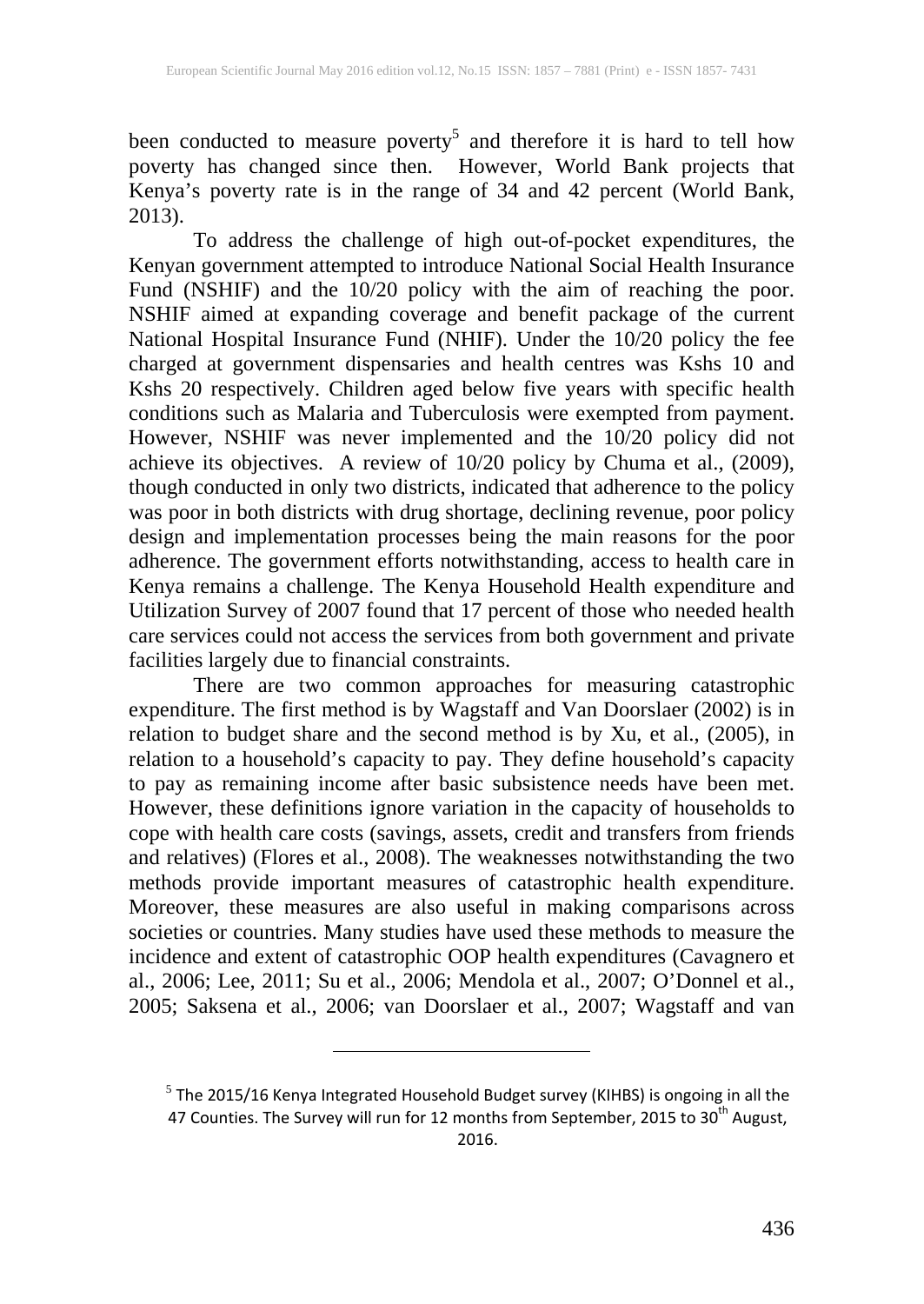Doorslaer, 2002; Xu et al., 2003, 2006, 2006a and 2007; Chuma and Maina, 2012; Perkins et al., 2009; Gakidou et al., 2006; Galarraga et al., 2010; Knaul et al., 2006; Lamiraud et al., 2005; Limwattananon et al., 2007; Wagstaff 2007; Ekman, 2007 and Barasa et al., 2012). All these studies have shown that out-of-pocket expenditures lead to catastrophic spending and are major causes of impoverishment.

While most of these studies have been conducted in Asia and Latin America, a few others (Su et al., 2006; Saksena et al., 2006; Xu et al., 2006a; Chuma and Maina, 2012; Perkins et al., 2009; Ekman, 2007 and Barasa et al., 2012) have been done in Africa. Though a few of these studies have been done in Kenya, some such as Perkins et al., 2009 and Barasa et al., 2012 are plagued by problems such as unrepresentative samples, out-of-pocket costs associated with hospital admissions only and/or maternity care. Hence they do not give the true picture of catastrophic health expenditures and impoverishment in Kenya.

Impoverishment captures how far people are pushed below the poverty line as the result of health spending, and the possibility that health spending may push households who are already poor even further into poverty. Literature provides two methods for measuring impoverishment. According to Wagstaff and Van Doorslaer 2002 and Van Doorslaer *et al.,* (2007), the difference between poverty estimates derived from household resources gross and net of OOP payments for health care may be interpreted as a rough approximation of the impoverishing effect of such payments. Xu et al. (2005) indicate that a non-poor household is impoverished by health expenditures when it becomes poor after paying for health services. Therefore, a household is impoverished when household expenditure is equal to or higher than subsistence spending but is lower than subsistence spending net of out-of-pocket health expenditures.

The background has demonstrated that OOP expenditures are a burden to the households and though government has implemented some policies in bid to address this burden, the initiatives have not yielded fruit since the problem still persists. This begs the question whether if the incidence and intensity of catastrophic health expenditures as well as their impoverishing effects are known, would it lead to better and more precise policy recommendations that would help address the problem? The studies cited above which have estimated the incidence of catastrophic health expenditures and impoverishment have used either of the methodologies and not both. This paper adds to the existing literature by estimating catastrophic health expenditures and impoverishment using both methodologies. By using both methodologies one can compare results with studies which used either of the methodology. The paper then explores population characteristics associated with catastrophic health expenditures across quintiles, as the basis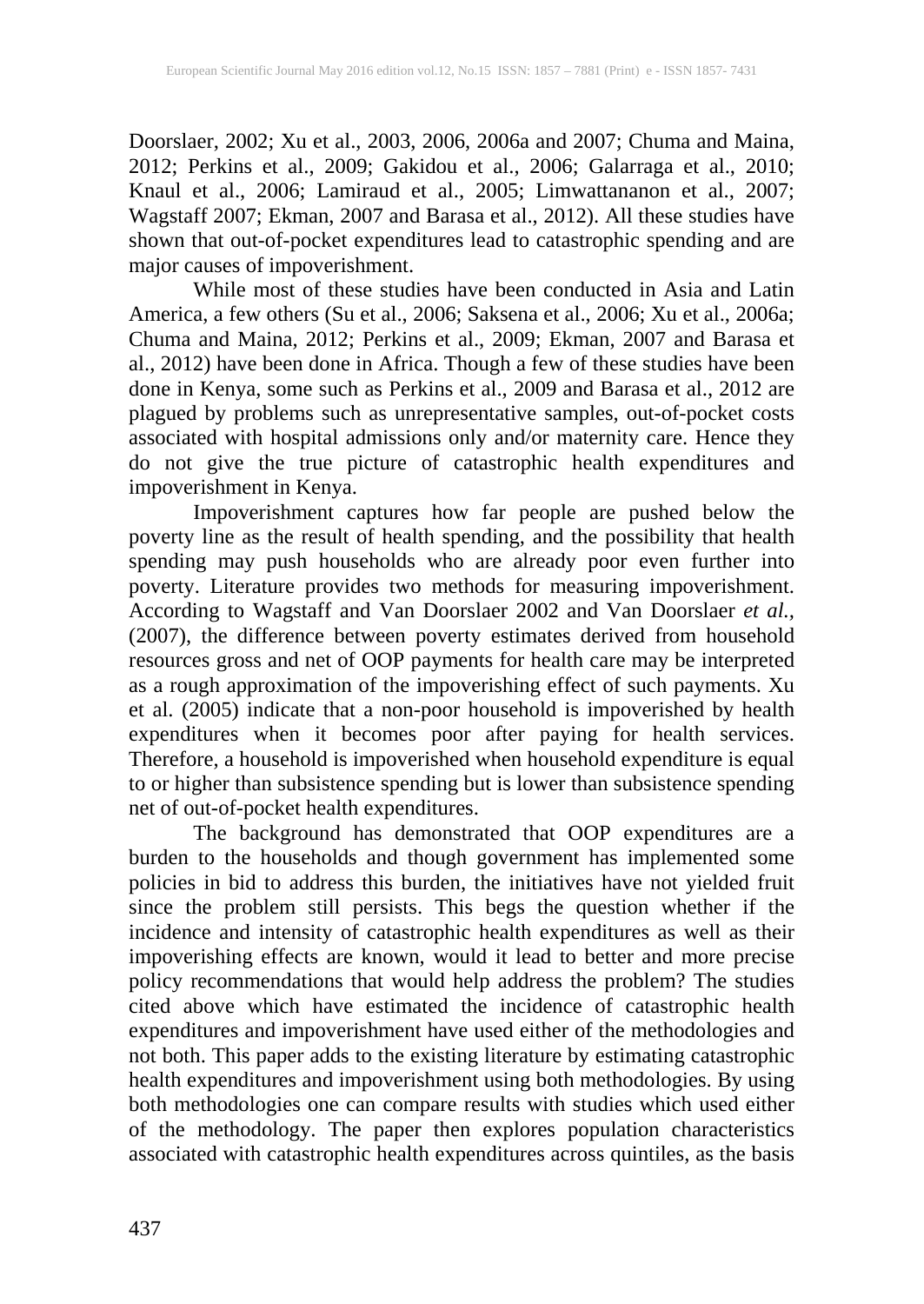for assessing the policy options available to reduce the incidence of financial catastrophe.

## **2.0 METHODOLOGY AND DATA**

## *2.1 Methodology*

This section briefly discusses three methodologies. The first two methodologies (2.1.1 and 2.1.2) are for analyzing incidence of catastrophic health expenditures and impoverishment. For detailed descriptions of the methodologies see Wagstaff and van Doorslaer, (2002) and Xu *et al.,* (2005). In these methodologies the incidence of catastrophic payments is defined as out-of pocket expenditures exceeding a threshold budget share. The two commonly used thresholds are 10 percent of total income or 40 percent of non-food income. Xu *et al.* use 40 percent of capacity to pay. We begin by discussing Wagstaff and van Doorslaer, (2002) methodology followed by Xu *et al*. (2005) methodology.

The third methodology (2.1.3) is for estimating determinants of catastrophic health expenditures. Identifying factors that are significant in explaining catastrophic expenditures is an important exercise for policy advice. While incidence informs us of the extent of catastrophic expenditures, it may not be informative enough for policy direction.

## **2.1.1 Wagstaff and van Doorslaer Methodology**

To calculate catastrophic expenditure head count which is the percentage of households incurring catastrophic expenditures, define  $T_i$  to be OOP health expenditures for household i,  $x_i$  total expenditure for household i, and *f(x)* food expenditure. A household is said to have incurred catastrophic payments if *Ti*/*x*i, or *Ti*/*[xi-f(x)]* exceeds a specified threshold, *z*.

The headcount does not reflect the amount by which households exceed the threshold. We therefore use the catastrophic expenditure overshoot which captures the average degree by which health expenditures (as a proportion of total expenditure or non-food expenditure) exceed the threshold *z*. The overall overshoot  $O_i = E_i ((T_i / x_i) - z)$ .

 The incidence and the intensity of catastrophic expenditures are related through the mean positive overshoot (MPO) which captures the intensity of occurrence of catastrophic expenditures defined as overshoot divided by headcount:

Standard methods of measuring poverty do not take into account OOP payments for health care. If extreme, OOP expenditures could lead to poverty. Wagstaff and van Doorslaer, (2002) describe methods to adjust poverty measures on the basis of household expenditure net of OOP spending on health care. The three measures of poverty include; 1) Poverty head count, which is the proportion of households living below the poverty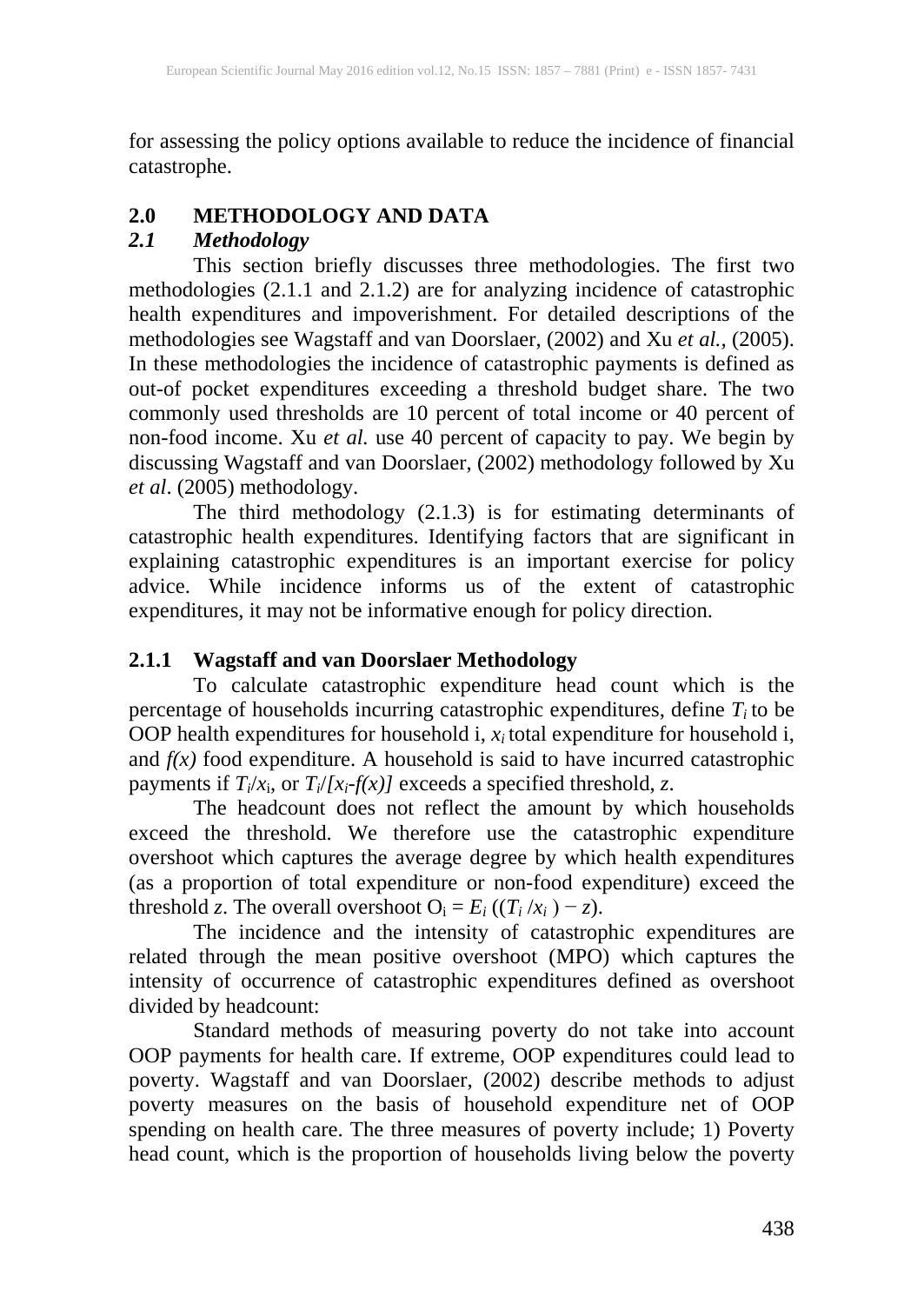line; 2) Poverty gap, referring to the aggregate of all shortfalls from the poverty line; and 3) Normalised poverty gap obtained by dividing the poverty gap by the poverty line. Calculating the three measures requires setting a poverty line and assessing the extent to which health care payments push households below the poverty line. The official national poverty line for Kenya is Kshs. 1257 per person per month and this was used in this paper to estimate poverty levels before and after health care payments. The difference between the relevant poverty measures before and after paying for healthcare is the poverty impacts of out-of-pocket payments.

## **2.1.2 Xu et al. Methodology**

Xu et al. (2005) estimate catastrophic health expenditures based on capacity to pay. The methodology requires data on out-of-pocket health expenditure (OOP), household consumption expenditure (exp), food expenditure (food), poverty line (pl) and household subsistence spending (se), the household's capacity to pay (ctp).

Out-of-pocket health expenditures refer to payments made by households at the time of receiving health services. They include doctors' consultation fees, purchases of medication and hospital bills. In addition, insurance reimbursements are deducted from out-of-pocket expenditures.

Household consumption expenditure comprises both monetary and in-kind payment on all goods and services (excluding health care services), and the money value of the consumption of home-made products. Household food expenditure is the amount spent on all foodstuffs by the household plus the value of family's own food production consumed within the household. However, it excludes expenditure on alcoholic beverages, tobacco, and food consumption outside the home (e.g. hotel and restaurants).

The methodology uses adult equivalent household size rather than actual household size. The reason for equivalising is to put them on a comparable basis considering that a lone adult does not require the same food expenditure as a family of four. Considering that the poorer the household the higher the share of total income or consumption devoted to food (Xu *et al.*, 2003), calculations of subsistence expenditures and poverty line are based on the average food expenditure of households whose food expenditure share of total expenditures is in the 45-55 percentile range. This gives the subsistence expenditure per (equivalent) capita, which is also the poverty line. The subsistence expenditure for each household is then the poverty line multiplied by the equivalised household size. If total household expenditure is smaller than the subsistence spending of a household it is then regarded as poor.

Household capacity to pay is then defined as a household nonsubsistence spending. Food expenditure may be lower than subsistence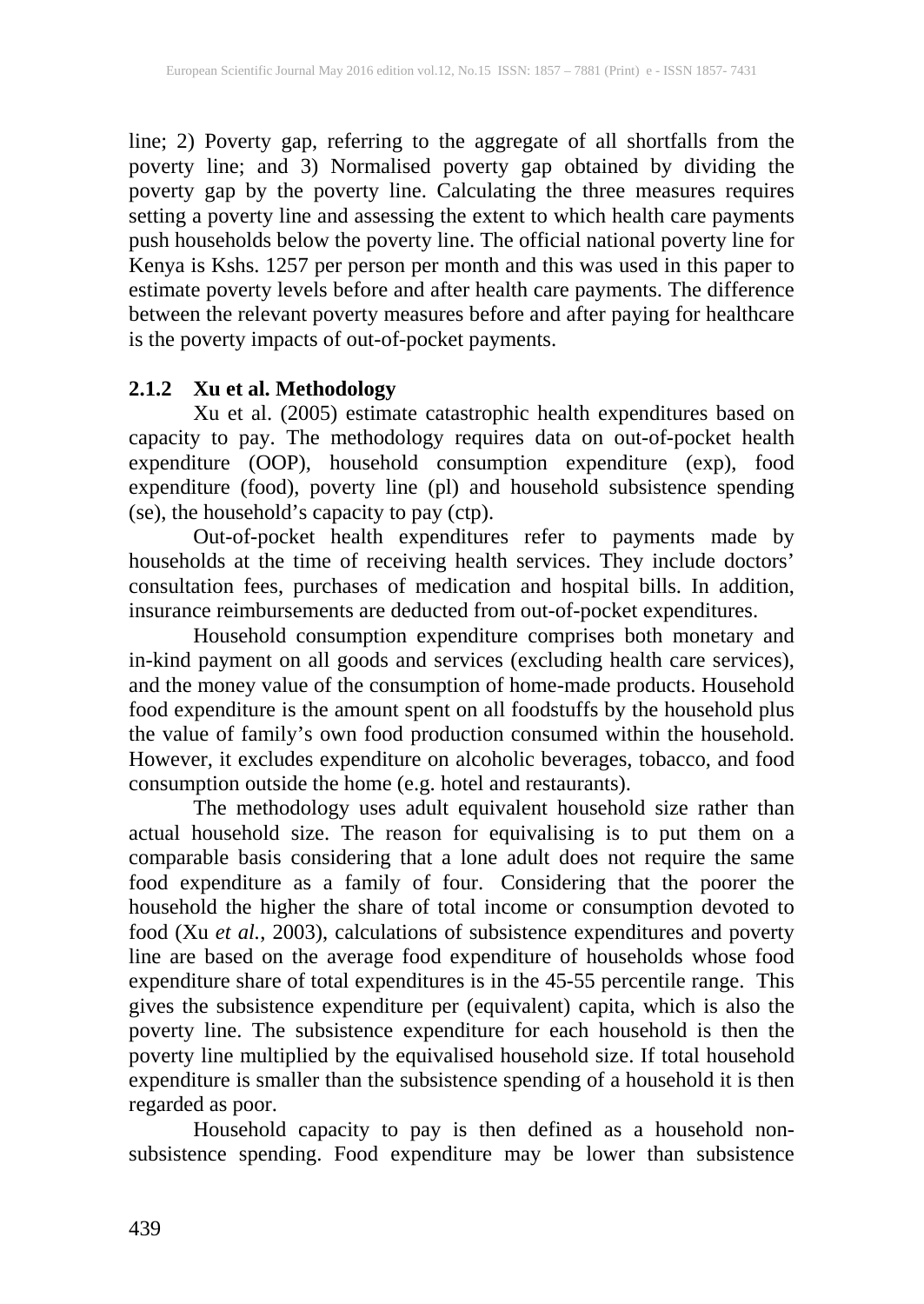spending for some households implying that the household's food expenditure is under the estimated poverty line. This could be as a result of the fact that reported food expenditure in the survey does not consider food subsidies, self-production and other non-cash means of food consumption. In that case, the non-food expenditure is used as non-subsistence spending.

The burden of health expenditures is defined as the out-of-pocket expenditures as a percentage of a household's capacity to pay. Catastrophic heath expenditure occurs when a household's total out-of-pocket health expenditures equal to or exceed 40 percent of household's capacity to pay or non-subsistence spending (Xu, 2005). Catastrophic health expenditure is a dummy variable taking on the value 1 if a household has catastrophic expenditure, and 0 without catastrophic expenditure.

A non-poor household is impoverished by health expenditures when it becomes poor after paying for health services. Impoverishment variable takes on the value of 1 when household expenditure is equal to or higher than subsistence spending but is lower than subsistence spending net of out-ofpocket health expenditures, and 0 otherwise.

### **2.1.3 A Logit Model of determinants of Catastrophic Expenditure**

Following other studies in the literature, the logistic regression model is applied to the analysis of determinants of catastrophic health expenditure. The unit of analysis is the household. The dependent variable is occurrence of catastrophic expenditure (cata) defined as 1 when the household faces catastrophic health payments, and 0 otherwise. Based on the logistic distribution function, the probability of a household facing catastrophic expenditure is:

$$
Pr(cata = 1|X) = F(X'\beta) = e^{X'\beta}/(1 + e^{-X'\beta})
$$
\n(2.1)

The associated odds ratios can be written as follows:

$$
OR = \frac{P}{1 - P} = \frac{\Pr(cata = 1 | X)}{\Pr(visit = 0 | X)} = e^{x'\beta}
$$
\n(2.2)

The odds ratios formulation is relevant if the only data available for estimation are at the group rather than individual level. In the event of individual level data, the probability of experiencing catastrophic health expenditures is determined by an underlying latent variable, y\*, with a dichotomous realization on the dependent variable. The dependent variable, cata, is measured as follows:

$$
y_i = \begin{cases} 1 & \text{if } y_i^* > 0 \\ 0 & \text{if } y_i^* \le 0 \end{cases}
$$
 (2.3)  
y\* is defined by the following regression relationship.

$$
y^* = \sum X'\beta + \varepsilon \tag{2.4}
$$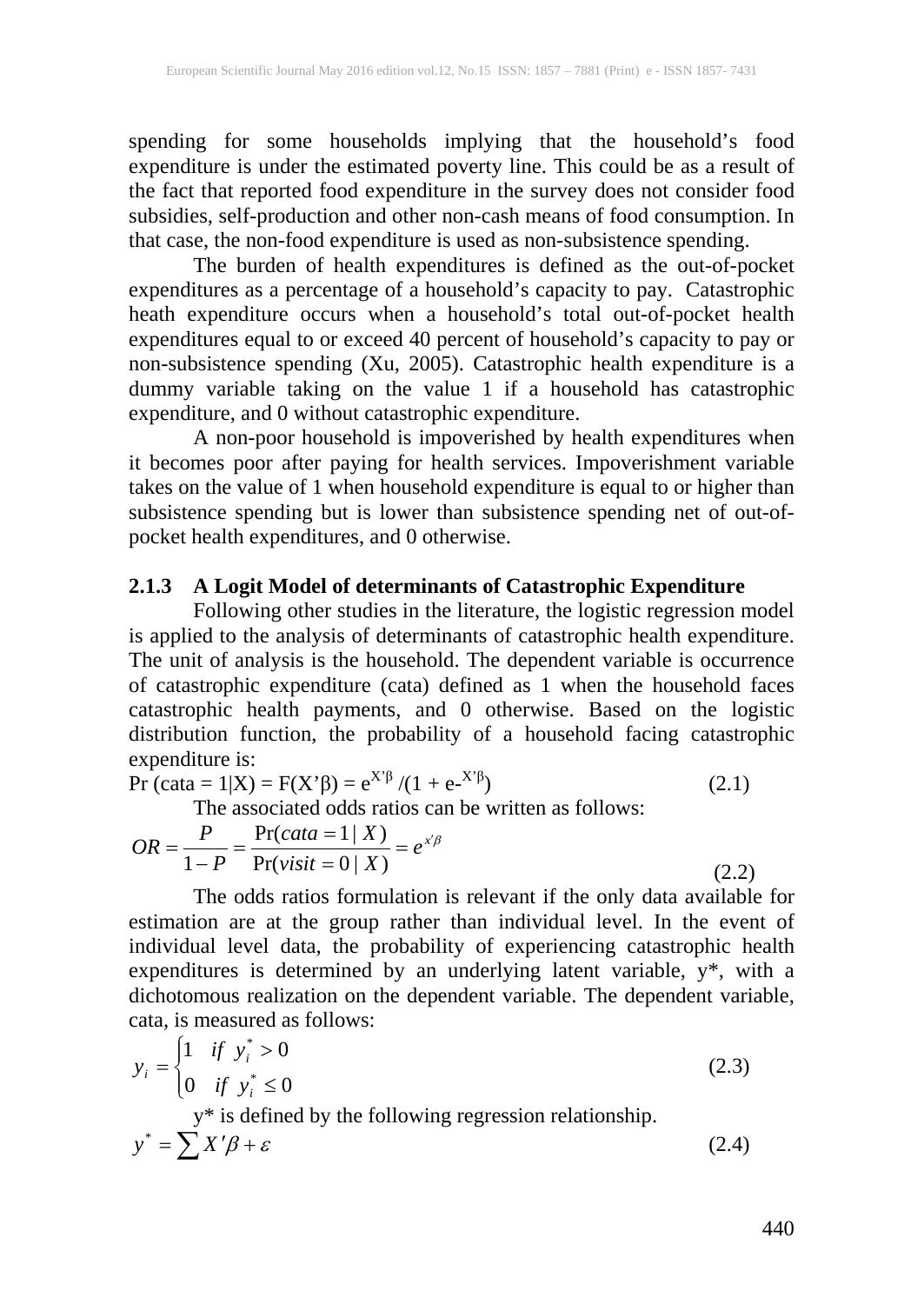ε is a random error term assumed to follow a logistic distribution. X is a set of independent variables which, in our case, include insurance cover, inpatient and outpatient health care utilization, area of residence, log of expenditure, household size, household head's characteristics (such as education level, working status and gender), chronic illness, having household members aged 65 years and above (senior), and children below five years. The model is estimated by maximum likelihood.

### *2.2 Data*

The study used data from the 2007 Household Health Expenditure and Utilization Survey (HHE&US). The survey was conducted by the Kenya National Bureau of Statistics for the Ministry of Health in September and October 2007. The survey sought information on the household's demographics, health situation, health care utilization, health expenditures and other households' expenditures, and household income and assets. The survey covered all provinces and districts of the country. The total sample was 8,844 households (2,772 urban and 6,072 rural) yielding a sample of 38,317 individuals.

| Variable name                      | <b>Measurement</b>                                                                                        | Apriori signs |
|------------------------------------|-----------------------------------------------------------------------------------------------------------|---------------|
| Catastrophic<br>health expenditure | 1 if a household experiences a catastrophic health<br>expenditure; 0 otherwise                            | $\cdots$      |
| Insurance cover                    | 1 if a household has some form of insurance cover (either<br>private or NHIF); 0 otherwise                | Negative      |
| Inpatient                          | 1 if a member of household was an inpatient within one<br>year prior to survey; 0 otherwise               | Positive      |
| Outpatient                         | 1 if a household member visited a health facility or doctor<br>one month prior to the survey; 0 otherwise | Positive      |
| Area of residence                  | 1 if the household is located in an urban area; 0 otherwise                                               | Negative      |
| Log of<br>expenditure              | The natural log of household monthly expenditure                                                          | Negative      |
| Household size                     | Number of members in the household                                                                        | Positive      |
| Male headed<br>household           | 1 if the head of household is a male; 0 otherwise                                                         | Negative      |
| Household head<br>education level  | 1 if the head of household has secondary school level of<br>education and above; 0 otherwise              | Negative      |
| Chronic illness                    | 1 if a member of household has a chronic illness; 0<br>otherwise                                          | Positive      |
| Senior                             | 1 if a household has a member aged 65 years and above;<br>0 otherwise                                     | Positive      |
| Child                              | 1 if a household has a child aged five years and below; 0<br>otherwise                                    | Positive      |
| Household head<br>working status   | 1 if the head of household is working; 0 otherwise                                                        | Negative      |

**Table 1: Definition and Measurement of Variables.**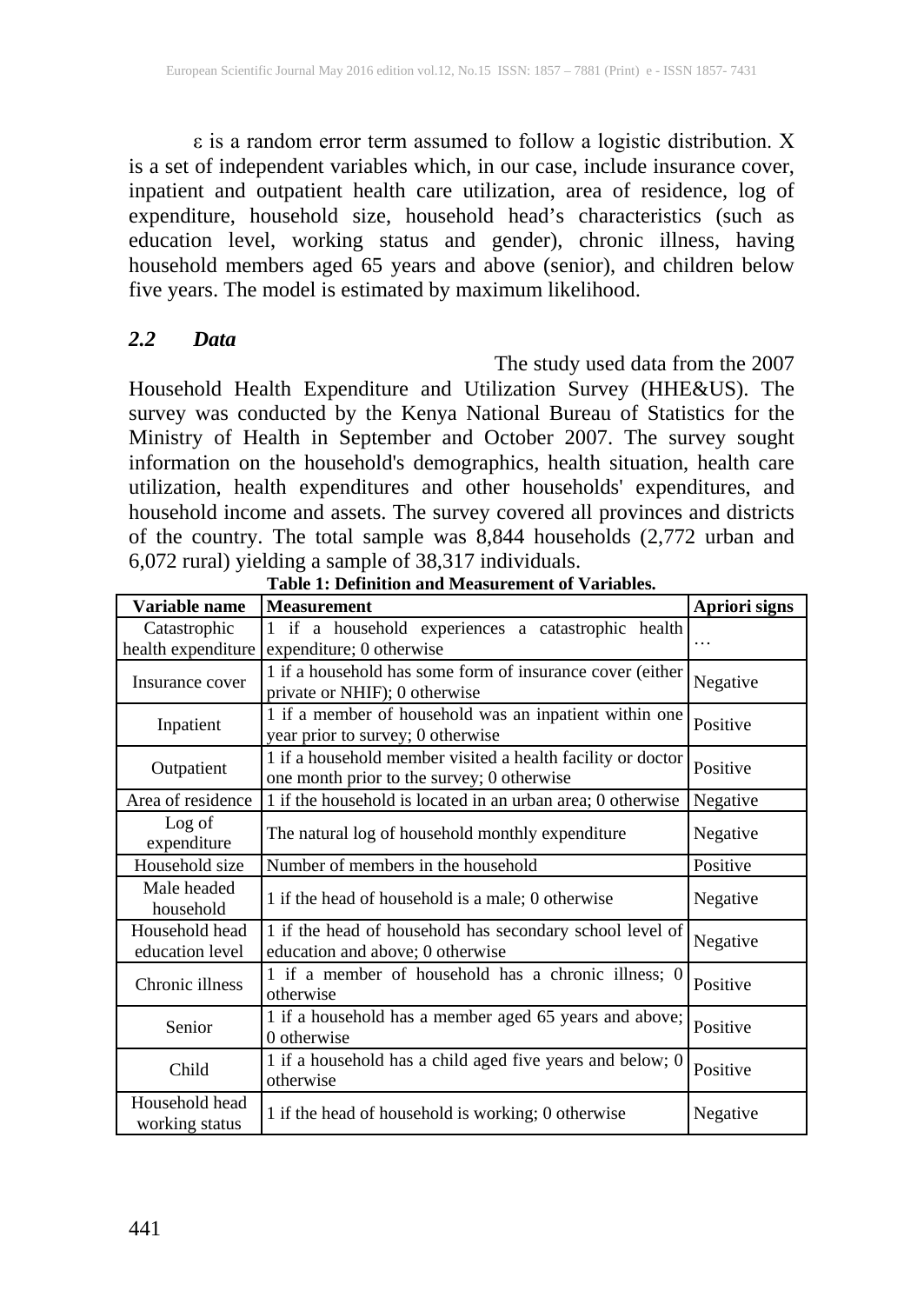| Table 2: Description of the Analytic Sample ( $N = 8,455$ ) |             |           |          |           |  |  |
|-------------------------------------------------------------|-------------|-----------|----------|-----------|--|--|
| <b>Variable</b>                                             | <b>Mean</b> | Std. Dev. | Range    |           |  |  |
| Catastrophic Expenditure                                    | 0.112       | 0.315     |          |           |  |  |
| <b>Insurance Cover</b>                                      | 0.148       | 0.355     | $\Omega$ |           |  |  |
| Child                                                       | 0.432       | 0.495     | 0        |           |  |  |
| Senior                                                      | 0.130       | 0.336     | 0        |           |  |  |
| Chronic                                                     | 0.244       | 0.429     | $\Omega$ |           |  |  |
| Inpatient                                                   | 0.095       | 0.293     | 0        |           |  |  |
| Outpatient                                                  | 0.476       | 0.499     | 0        |           |  |  |
| Male headed household                                       | 0.711       | 0.453     | 0        |           |  |  |
| Educated household head                                     | 0.323       | 0.468     | $\Omega$ |           |  |  |
| Area of residence                                           | 0.313       | 0.464     | 0        |           |  |  |
| Income                                                      | 12,769      | 36,803    | 17       | 1,651,367 |  |  |
| Household size                                              | 4.540       | 2.372     |          | 15        |  |  |
| Working Head of Household                                   | 0.770       | 0.421     | 0        |           |  |  |
| Health care utilization                                     | 0.512       | 0.500     | 0        |           |  |  |

**3.0 RESULTS Table 2: Description of the Analytic Sample (N = 8,453)**

Source: Author's Computation, KHHEUS 2007.

The statistics show that out of those who sought health care, 11.17 percent experienced catastrophic health expenditures and 14.8 had some form of insurance cover. Ten percent and 47.6 percent of the respondents utilized inpatient and outpatient care respectively. On average, a household spent Ksh 12,769 per month as household expenditure. Among the household characteristics, 30.7 percent were poor, 71 percent were maleheaded households, 32 percent had an educated household head and the average household size was five members. With regard to household composition, 24 percent of the households had at least one member with a chronic illness, 13 percent with a senior member aged 65 years and above, and 43 percent had a child below five years.

### **3.1 Catastrophic Health Expenditures**

The results for incidence and intensity of catastrophic health expenditures are shown in Table 3. They are defined for health expenditures as a share of total household expenditure, nonfood expenditure and capacity to pay using various threshold budget shares.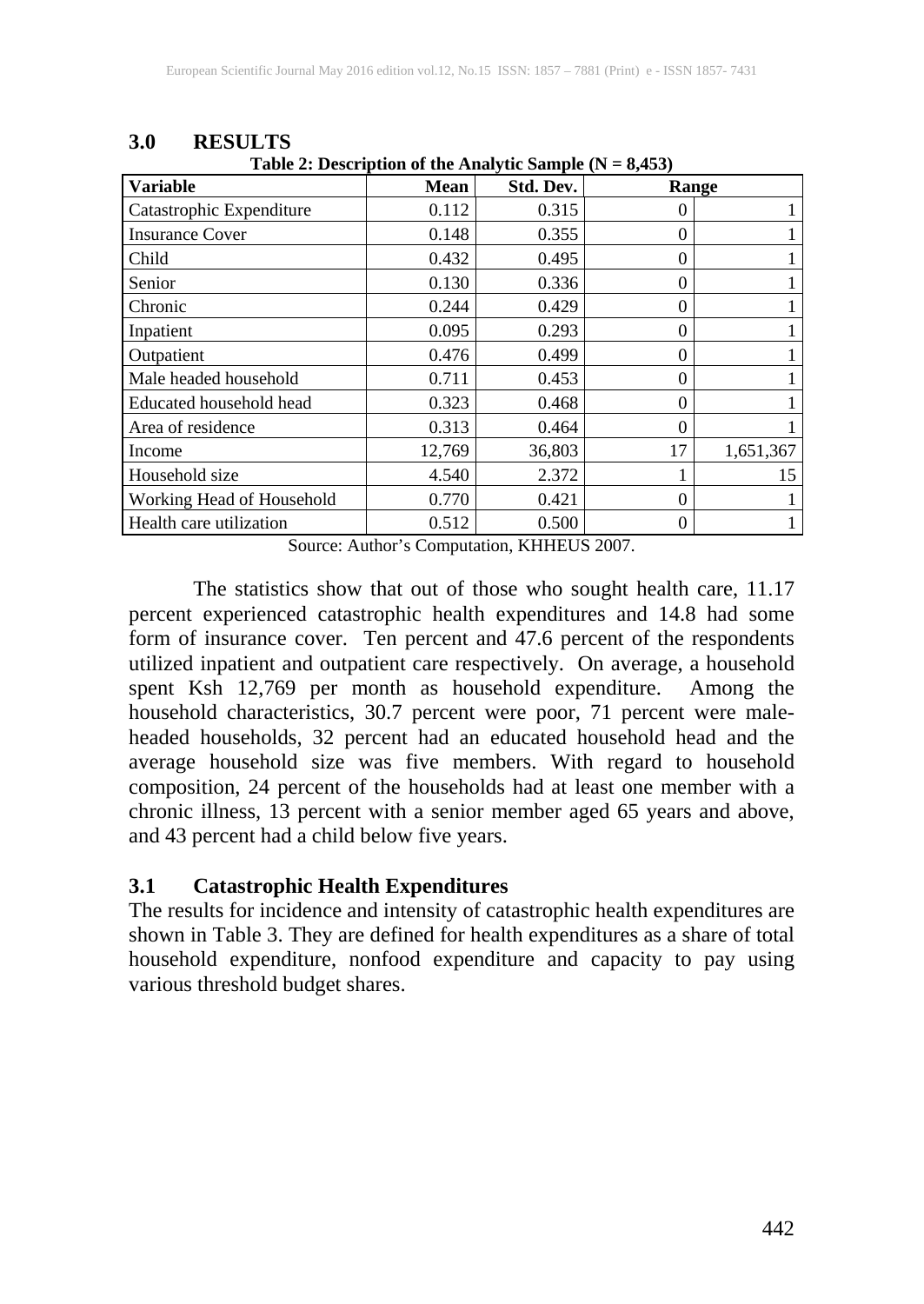| <b>Catastrophic payment measures</b>       | Threshold budget share z |       |       |       |  |
|--------------------------------------------|--------------------------|-------|-------|-------|--|
| <b>OOP</b> as share of total expenditure   | 10%                      | 15%   | 25%   | 40%   |  |
| Headcount (%)                              | 14.35                    | 10.78 | 7.06  |       |  |
| Overshoot $(\%)$                           | 3.04                     | 2.43  | 1.61  |       |  |
| Mean Positive Overshoot (%)                | 21.18                    | 22.54 | 22.80 |       |  |
| <b>OOP</b> as share of nonfood expenditure |                          |       |       |       |  |
| Headcount (%)                              |                          | 20.77 | 14.53 | 9.84  |  |
| Overshoot $(\%)$                           |                          | 5.52  | 3.93  | 2.33  |  |
| Mean Positive Overshoot (%)                |                          | 26.58 | 27.05 | 23.68 |  |
| OOP as share of capacity to pay            |                          |       |       |       |  |
| Headcount (%)                              |                          |       | 14.84 |       |  |

**Table 3: Incidence and Intensity of Catastrophic Health Expenditures**

Source: Author's Computation

Incidence of catastrophic expenditures decreases as the thresholds increase. As the threshold is raised from 10 percent to 25 percent of total expenditure, the estimate of the incidence of catastrophic payments falls from 14.35 percent to 7.06 percent, and the average overshoot drops from 3.04 percent of expenditure to only 1.61 percent. However, the mean positive overshoot (MPO) does not decline as the threshold is raised. At 40 percent of nonfood expenditures threshold, the incidence is 9.84 percent compared to the incidence of 11.17 percent at threshold of 40 percent of capacity to pay.

Table 4 shows incidence of catastrophic health expenditures by quintiles. For all the thresholds, the poorest had the highest number of households experiencing catastrophic health expenditures. When the threshold is set at 10 percent of total expenditure, the middle quintile had the lowest incidence but at 40 percent of nonfood expenditure and of capacity to pay, while the richest quintile had the lowest incidence of catastrophic health expenditures. This confirms O'Donnel *et al*. (2008) assertion that nonfood expenditure threshold may better detect catastrophic payments among the poor.

|                 | таря за нимисяте от сайвегорно неаки влренанатер от счинатер |       |      |                        |       |             |                       |
|-----------------|--------------------------------------------------------------|-------|------|------------------------|-------|-------------|-----------------------|
|                 | <b>Wagstaff and van Doorslaer Methodology</b>                |       |      |                        |       |             | <b>Xu Methodology</b> |
|                 | OOP expenditure as share OOP expenditure as share OOP        |       |      |                        |       | as share of |                       |
|                 | of total expenditure                                         |       |      | of nonfood expenditure |       |             | capacity to pay       |
| <b>Quintile</b> | $10\%$                                                       | 15%   | 25%  | 15%                    | 25%   | 40%         | 40%                   |
| Poorest         | 17.74                                                        | 13.71 | 9.44 | 28.55                  | 21.72 | 16.56       | 19.7                  |
| Second          | 13.59                                                        | 9.2   | 5.7  | 23.09                  | 14.78 | 9.26        | 12.11                 |
| Middle          | 12.17                                                        | 8.91  | 5.58 | 18.76                  | 12.05 | 7.36        | 9.09                  |
| Fourth          | 12.95                                                        | 10.21 | 6.41 | 17.04                  | 12.53 | 8.02        | 8.37                  |
| Richest         | 13.72                                                        | 10.21 | 6.47 | 14.96                  | 9.98  | 6.35        | 6.53                  |

**Table 2: Incidence of Catastrophic Health Expenditures by Quintiles**

Source: Author's Computation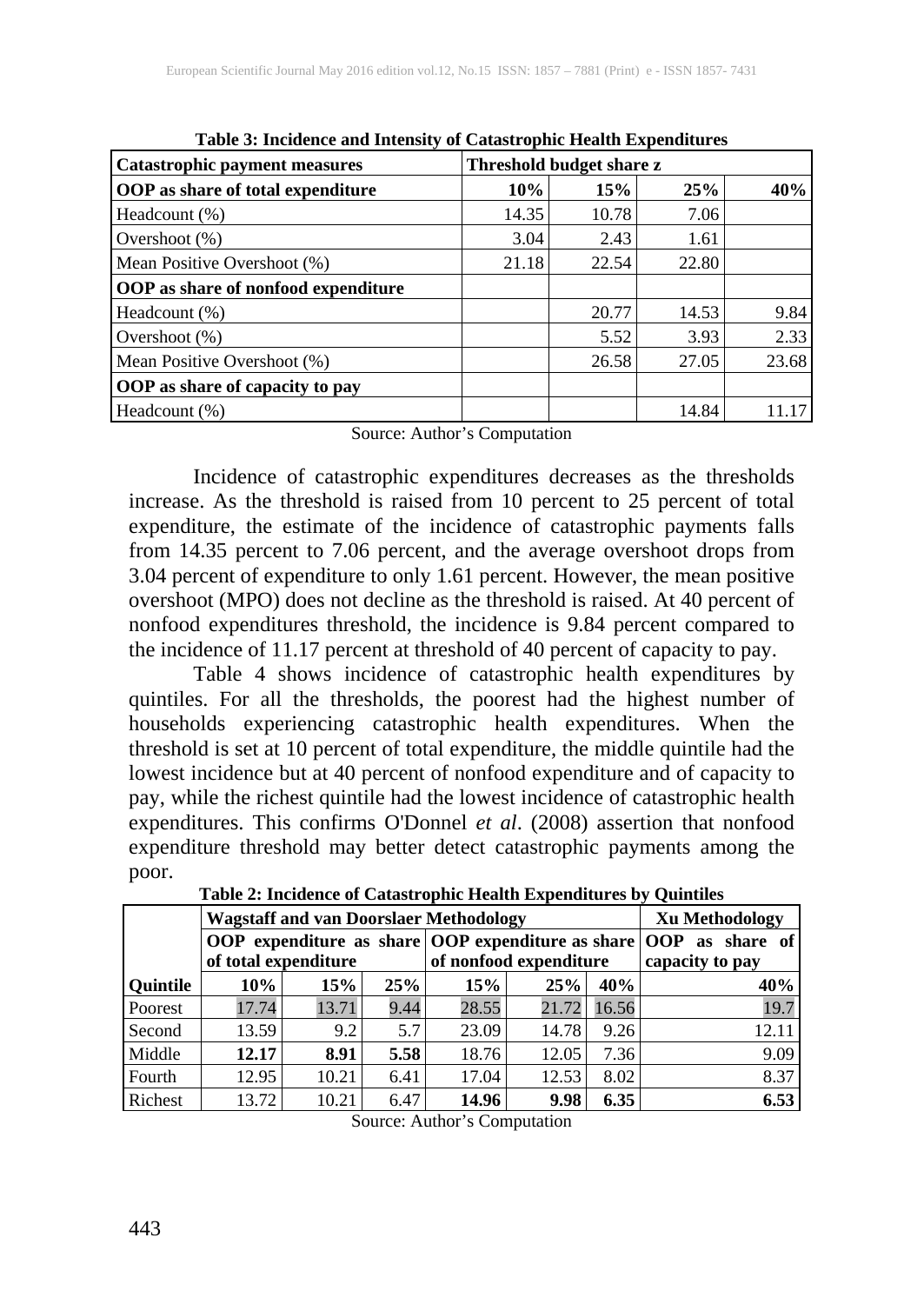#### **3.2 Household Impoverishment**

Out-of-pocket expenditures led to financial difficulties for some households, and pushed others into poverty. Figure 1 presents results of estimates of impoverishment using Xu methodology. The results show that four percent of the households who used health services were impoverished and that the highest impoverishment of 6.1 percent occurred in the middle quintile, and the lowest impoverishment in the poorest quintile. This is because they were already under the poverty line before health payments, an implication that it is households with higher total expenditure that are more likely to spend a large fraction of those resources on health care. This reflects the inability of the poorest of the poor to divert resources from basic needs.



# *4.5.1.3 Catastrophic health expenditures and impoverishment by insurance coverage*

Figure 3 shows that those who did not have any form of insurance experienced higher incidence of catastrophic health expenditures than those who had. However, having NHIF insurance does not seem to shield people from impoverishment. Indeed, those with NHIF cover experienced higher impoverishment than those who did not have. This could be explained by the limited benefit package which accompanies NHIF compared to private health insurance. On the other hand, private health insurance seems to effectively shield people from both incidences of catastrophic health expenditures and impoverishment. Only five percent and two percent of those who had private insurance experienced catastrophic health expenditures and impoverishment, respectively.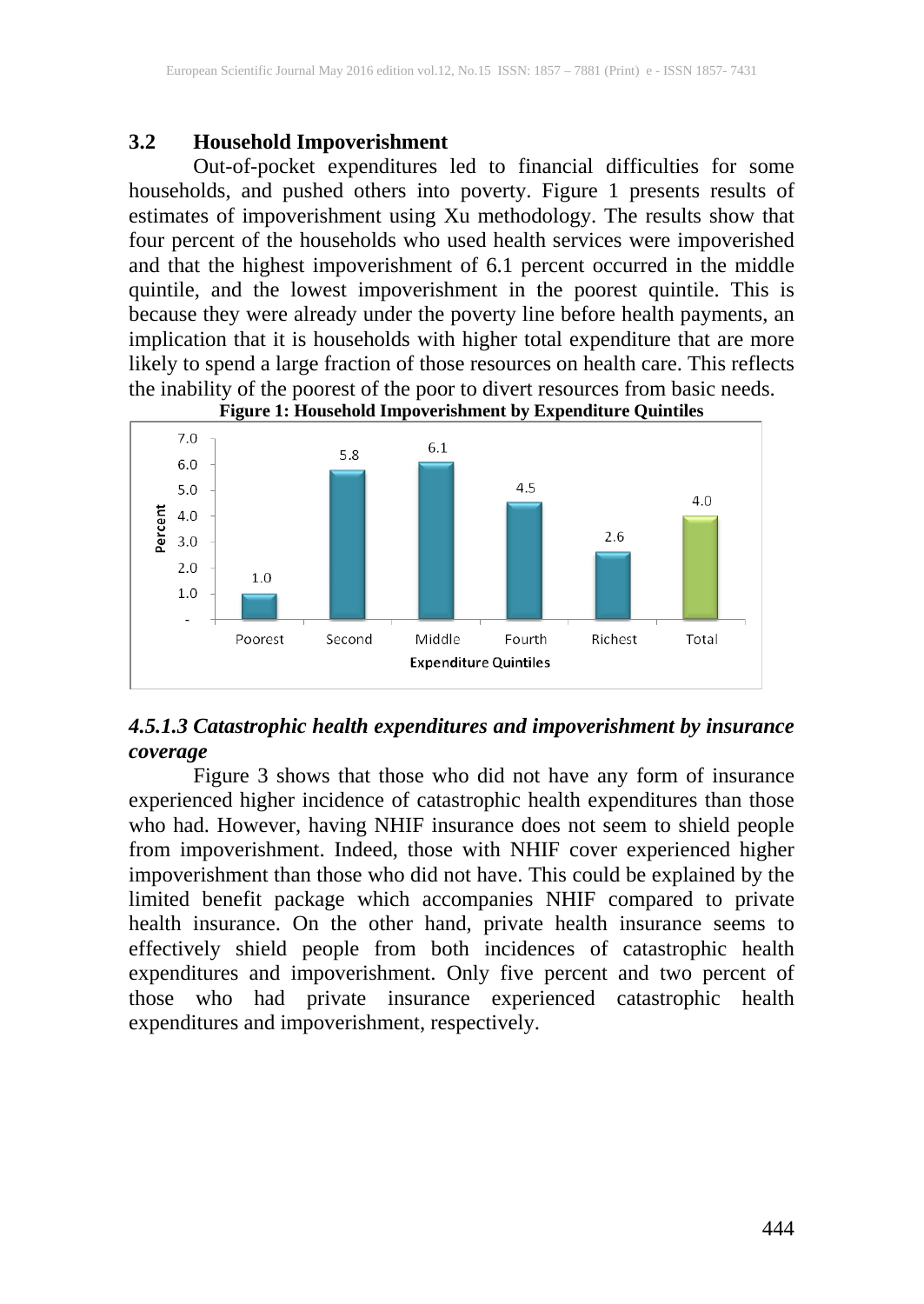

**Figure 2: Catastrophic Health Expenditures and Impoverishment by Insurance**

Household impoverishment was also estimated by calculating poverty levels using consumption expenditure before making health care payments and after paying for health care (Wagstaff and van Doorslaer methodology). Both the headcount and the poverty gap were calculated. The national poverty line of Ksh. 1,257 per person per month was used to estimate poverty levels before and after health care payments. Table 5 shows poverty headcount and gap before and after paying for health care.

| Table 3: Poverty Headcount and Gap before and After OOP payments |
|------------------------------------------------------------------|
|------------------------------------------------------------------|

|                                  | Gross of health   Net of health |                         | <b>Difference</b>                  |                                    |
|----------------------------------|---------------------------------|-------------------------|------------------------------------|------------------------------------|
|                                  | payment<br>Ш                    | <b>payments</b><br>ا کے | <b>Absolute</b><br>$(3) = (2) - 1$ | <b>Relative</b><br>$[(3)/(1)*100]$ |
| Kshs 1257 per month poverty line |                                 |                         |                                    |                                    |
| headcount<br>Poverty             |                                 |                         |                                    |                                    |
| (% )                             | 49.18                           | 52.28                   | 3.1                                | 6.3                                |
| Poverty Gap                      | 4930                            | 5374                    | 444                                | 9%                                 |

Source: Author's Computations

The results show that 49.18 percent of individuals were living below poverty line before paying for health care. After paying for health care, the headcount increased by 3.1 percent. This represents an increase of 6.3 percent of population or 2.5 million individuals falling into poverty as a result of paying for health care. The average shortfall from the poverty line (the poverty gap) was Ksh 4,930 before accounting for health care payments and Ksh 5,374 after accounting for health care payments. This represents an increase in poverty gap of nine percent. Table 6 shows some sample characteristics of variables used in estimations.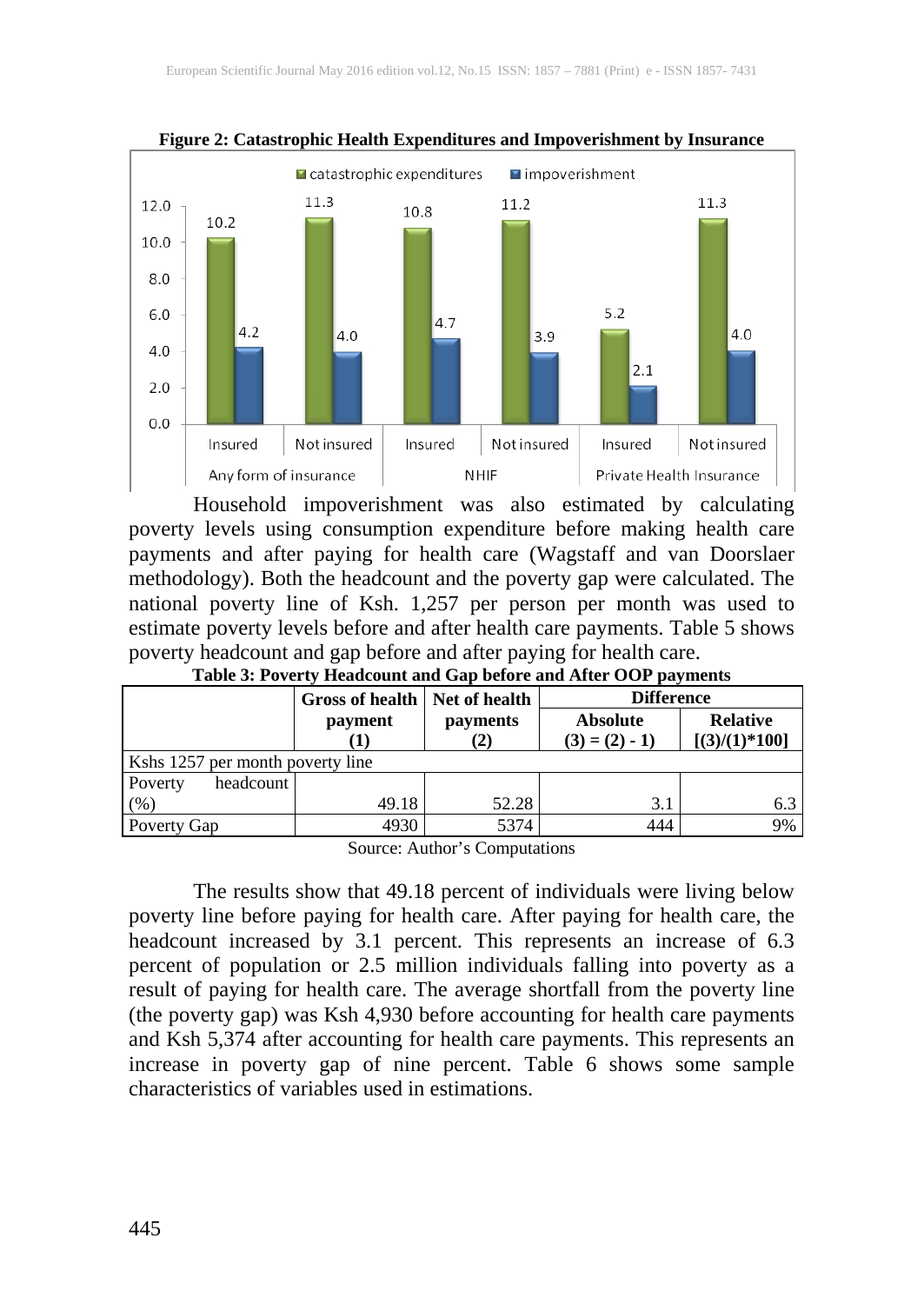## **3.3 Correlates of Catastrophic Health Expenditure**

Table 6 presents logit results for determinants of catastrophic health expenditures.

| <b>Variable</b>                               | <b>Odds Ratio</b> | dy/dx    | Coef.    | Std. Err.               | P > IzI |
|-----------------------------------------------|-------------------|----------|----------|-------------------------|---------|
| Insurance cover                               | 1.072             | 0.006    | 0.069    | 0.121                   | 0.539   |
| Child                                         | 0.892             | $-0.010$ | $-0.114$ | 0.066                   | 0.123   |
| Senior                                        | 0.929             | $-0.007$ | $-0.074$ | 0.103                   | 0.506   |
| Chronic                                       | 0.956             | $-0.004$ | $-0.045$ | 0.081                   | 0.599   |
| Male headed household                         | 0.900             | $-0.010$ | $-0.105$ | 0.071                   | 0.184   |
| Educated household head                       | 0.959             | $-0.004$ | $-0.042$ | 0.086                   | 0.640   |
| Working household head                        | 1.061             | 0.005    | 0.059    | 0.092                   | 0.496   |
| Residence                                     | 1.150             | 0.013    | 0.139    | 0.100                   | 0.108   |
| Log of income                                 | 0.603             | $-0.046$ | $-0.506$ | 0.023                   | 0.000   |
| Log of household size                         | 1.776             | 0.052    | 0.574    | 0.143                   | 0.000   |
| Inpatient                                     | 1.261             | 0.023    | 0.232    | 0.144                   | 0.042   |
| Outpatient                                    | 1.197             | 0.016    | 0.180    | 0.087                   | 0.013   |
| Constant                                      | 3.522             |          | 1.259    | 1.127                   | 0.000   |
| No. of observations $= 8422$                  |                   |          |          | Prob $\ge$ chi2 = 0.000 |         |
| LR chi2 $(12) = 241.93$<br>Pseudo $R2 = 0411$ |                   |          |          |                         |         |

**Table 4: Logit Results: Dependent Variable is Catastrophic Expenditure Dummy**

The coefficients on outpatient and inpatient care utilization are positive and statistically significant at 5 percent. This means that utilizing either outpatient or inpatient health services is positively associated with the risk of incurring a catastrophic health expenditure. Being an outpatient increases the probability of incurring catastrophic health expenditures by 0.016. On the other hand, inpatients have a .023 higher probability of incurring catastrophic health expenditure.

Income is a significant determinant of catastrophic health expenditures. The results show that increasing income by one percent reduces the probability of incurring catastrophic health expenditures by 3.5 percent. The findings suggest that households with higher incomes are less likely to incur catastrophic health expenditures than poorer households.

An increase in household size by one unit will increase the probability of incurring catastrophic health expenditures by 4.4 percent. Larger household size means higher probability of someone being ill. Moreover, if the disease is contagious, then it is more likely that more persons will be sick in a larger household. As a result, we would expect that expenditure on health care to be higher in larger households. Since larger health expenditure is more likely to result in catastrophic health expenditure, then household size is also expected to increase the probability of catastrophic health expenditure.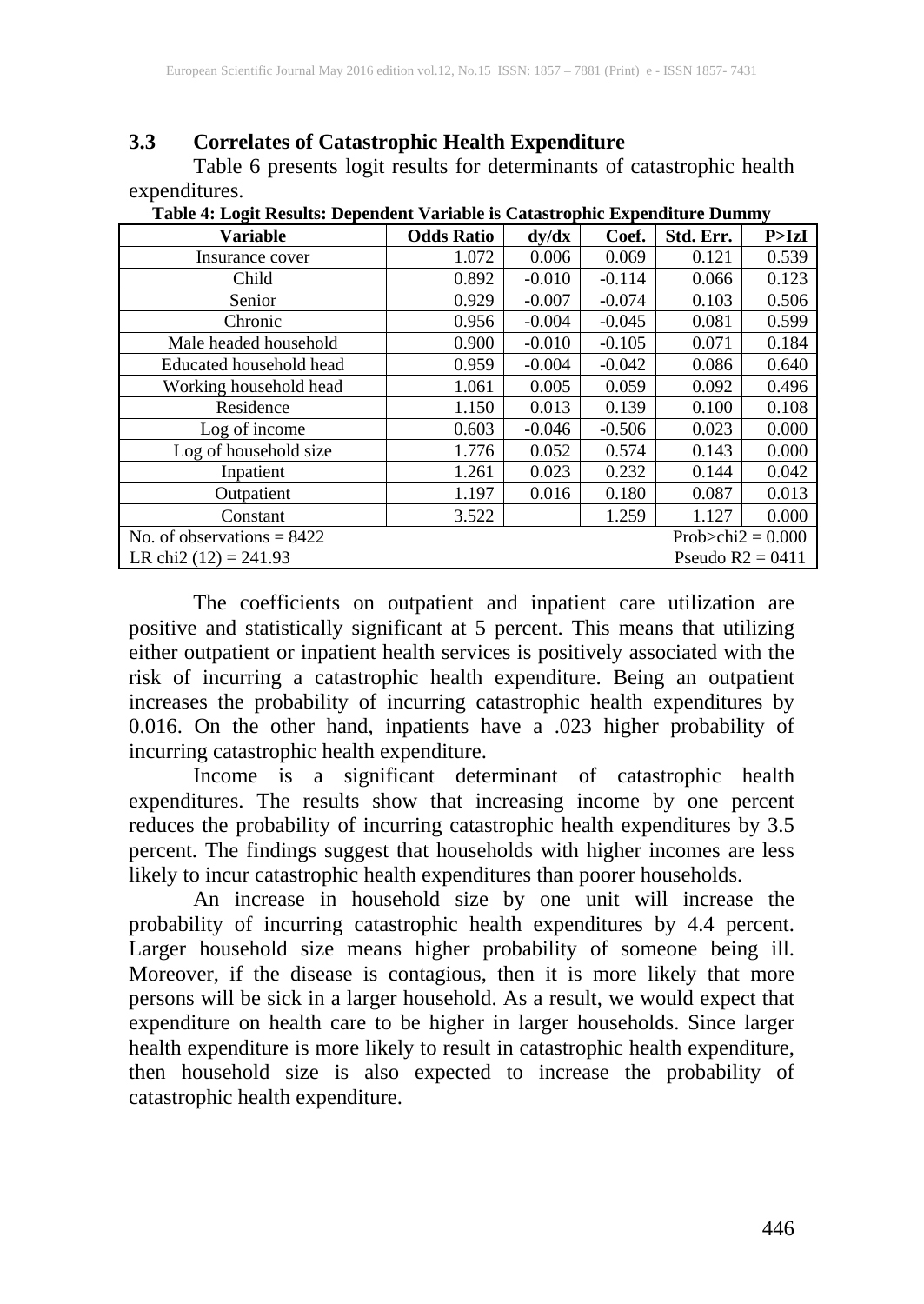#### **3.4 Discussion of Results**

This chapter has provided very intuitive results. First, the estimation of catastrophic health expenditures and impoverishment using Xu (2005) methodology shows that 11 percent of household who utilized health care incurred catastrophic health expenditures and 4 percent were impoverished. A study by Xu *et al.* (2006a) used Kenya Household Health Expenditure and Utilization data of 2003 and found that 10 percent of those who used health services experienced catastrophic health expenditures, and 3.5 percent were impoverished by health payments. This means that the incidence of catastrophic health expenditures increased by one percentage point in the four year period. The two studies are comparable since they both used the same Xu (2005) methodology and data collected by the same agency which ensured, as much as possible, that the same households that were interviewed in 2003 were interviewed in 2007 (Government of Kenya, 2009).

Using Wagstaff and van Doorslaer (2002) methodology, the incidence of catastrophic expenditure was found to be 14.35 percent when the threshold was set at 10 percent of total expenditure and 10 percent when the threshold was set at 40 percent of nonfood expenditure. O'Donnel *et al.* (2008) suggest that if health spending is income elastic, nonfood expenditure may be preferred for the denominator of the budget share to better detect catastrophic payments among the poor. The result of catastrophic incidence of 10 percent when threshold is 40 percent of nonfood expenditure is close to the result of catastrophic incidence using Xu (2005) methodology. A recent study by Chuma and Maina (2012) used the same 2007 Household Expenditure and Utilization Survey data and found that at 10 percent of total expenditure threshold, the incidence of catastrophic expenditures was 15.5 percent, and at 40 percent of nonfood expenditure threshold, the incidence was 11 percent. These findings suggest that some Kenyans bear a big burden of OOP expenditures.

The incidence of catastrophic expenditures is lower when OOP expenditures are expressed as a percent of total expenditure than of nonfood expenditure and capacity to pay. This implies that food expenditure forms a high proportion of total expenditure, and this is typical of low income countries (Chuma and Maina, 2012).

Further analysis of our findings shows that the poor are the most affected by catastrophic health expenditures. High incidence among the poor shows that OOP expenditures are regressive and there is lack of protection of the poor against such high spending. Regression results reveal that increasing income by reduces probability of incurring catastrophic expenditures, and an increase in poverty increases the probability of incurring catastrophic expenditures. The implication here is that failure to establish avenues and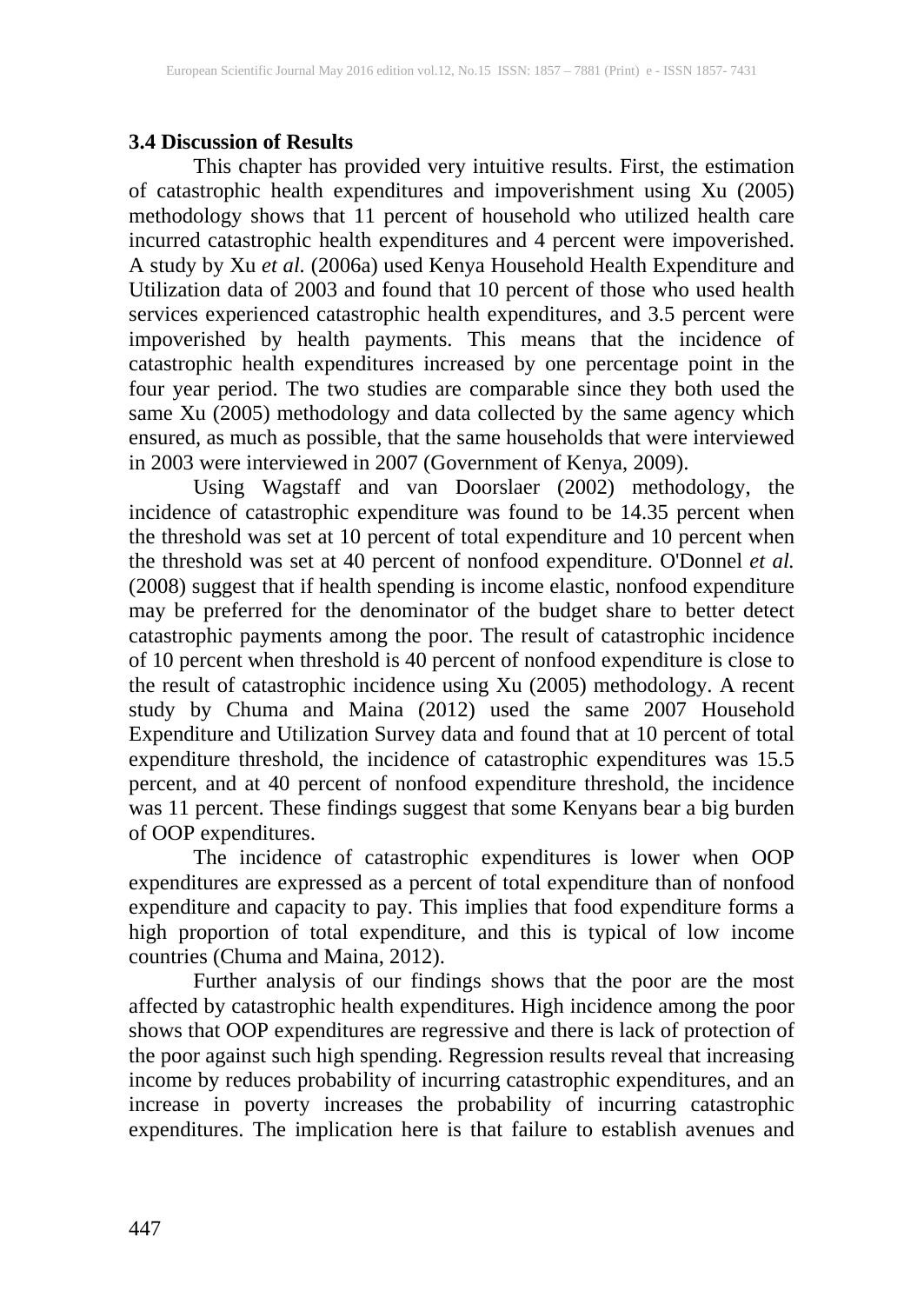mechanisms for increasing incomes and reducing poverty will continue to push more people into poverty due to high costs of illness.

The difference between poverty estimates derived from household expenditures gross and net of OOP payments for health care correspond to the number of individuals that are driven into poverty by OOP payments. Our findings show that about 2.5 million Kenyans were pushed below the national poverty line due to OOP expenditures. The poverty gap also increased by Ksh 440, probably due to non-poor individuals falling below the poverty line and poor individuals falling further below the poverty line. The study by Xu *et al.* (2006a) found the poverty gap increased by Ksh 336 shillings per year in 2003 due to paying for health services. Hence, OOP expenditures are a major barrier of development. However, this finding does not provide an estimate of how poverty would change if some form of prepayment replaced OOP financing of health care. Identification of such an effect would require tracing the impact of such a reform on households' utilization of health care, work effort, consumption and savings. Nonetheless, the figure is informative of the magnitude of the impoverishing effect of payments for health care that is not currently reflected in poverty estimates. It tells us how many individuals are not counted as poor despite the fact that the value of their consumption of all goods and services, other than health care, is less than the national poverty line of Ksh 1,257 per person per month.

From the logit regression results, health insurance coverage does not appear to be a significant determinant of catastrophic expenditures in Kenya. This could be due to the limited number of Kenyans with any form of health insurance. In addition, majority of those with any form of insurance are covered by NHIF, which only covers bed costs related to inpatient stays. Therefore, a substantial part of inpatient costs as well as outpatient services is paid through OOP. The descriptive analysis shows that those with private insurance incurred less impoverishment compared to those with NHIF coverage. However, private insurance is afforded mostly by higher income earners due to the high premiums involved. Thus, it is not surprising that the current insurance has no effect on protecting households from catastrophic expenditure, although it plays a certain role in reducing some households' financial burden.

The findings on insignificance of insurance as a determinant of catastrophic health expenditures are supported by findings in Hong Kong, where private health insurance cover was not associated with the risk of catastrophic payments (O'Donnell *et al.*, 2005). However in Thailand, the same authors found that those without cover were 40 percent more likely than those with universal coverage insurance cover to incur catastrophic payments. Therefore, significance of insurance coverage to catastrophic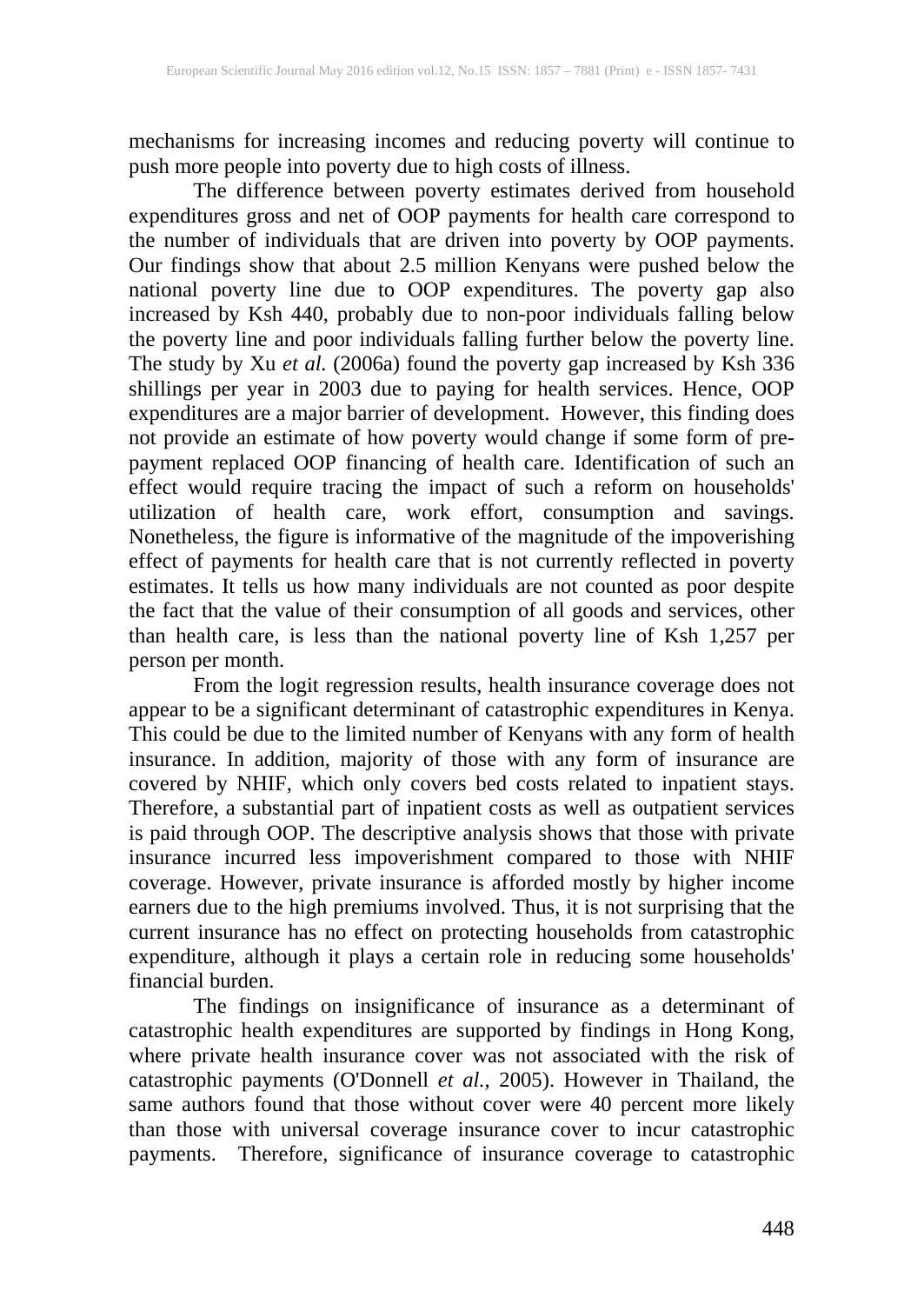health expenditures differs from country to country depending on factors such as the depth of the coverage.

## **4.0 CONCLUSION AND POLICY RECOMMENDATIONS**

## *4.1 Conclusion*

Direct out-of-pocket expenditures at the time of care are identified as the single biggest barrier to health care access. While user fees have been promoted as a way to reduce the overuse of services, this is not what happens. User fees have adverse effects on the poor. They are inefficient, encourage people to delay seeking care until a condition is far advanced, and far more difficult and expensive to treat. And when people pay out-of-pocket for care, financial ruin is usually the result.

One important finding of this paper is that out-of-pocket expenditures cause financial catastrophe to households while others are impoverished. While this paper strongly recommends a reduced reliance on direct payments, it does not call for an immediate end to user fees. However, the removal of user fees at the primary health care is commendable. In addition, expanding the current health insurance coverage and move towards universal health insurance coverage is seen as the most effective way to shield the population from the impoverishing effects of out-of-pocket expenditures.

### *4.2 Policy Recommendations*

Kenya is fairly well equipped with administrative structures under NHIF in order to expand coverage to enable the poor and the elderly to be covered. We would thus expect a continuous progress in population coverage of NHIF, with the aim of eventually reaching universal coverage. However, in the transitional period, other social protection programs such as private health insurance and community-based health insurance may need to be considered. Yet they should be well regulated and fit in the overall health financing strategy of the country, namely, moving from a system based on out-of-pocket payments to prepayment and pooling of resources.

One area that will have to receive attention is how to protect vulnerable groups from the impoverishing effects of health care expenditure. Some areas that could be considered include revisiting the user fee structure – both its design and implementation – to consider different exemption criteria, examining the constraints on the expansion of health insurance to uncovered groups, such as agricultural workers and the informally employed; and exploring the potential role of private sector providers and insurers in expanding access to care.

Our findings have shown that poverty estimates which do not account for OOP expenditures are usually grossly underestimated. It would therefore be important for future national poverty estimates to take into account health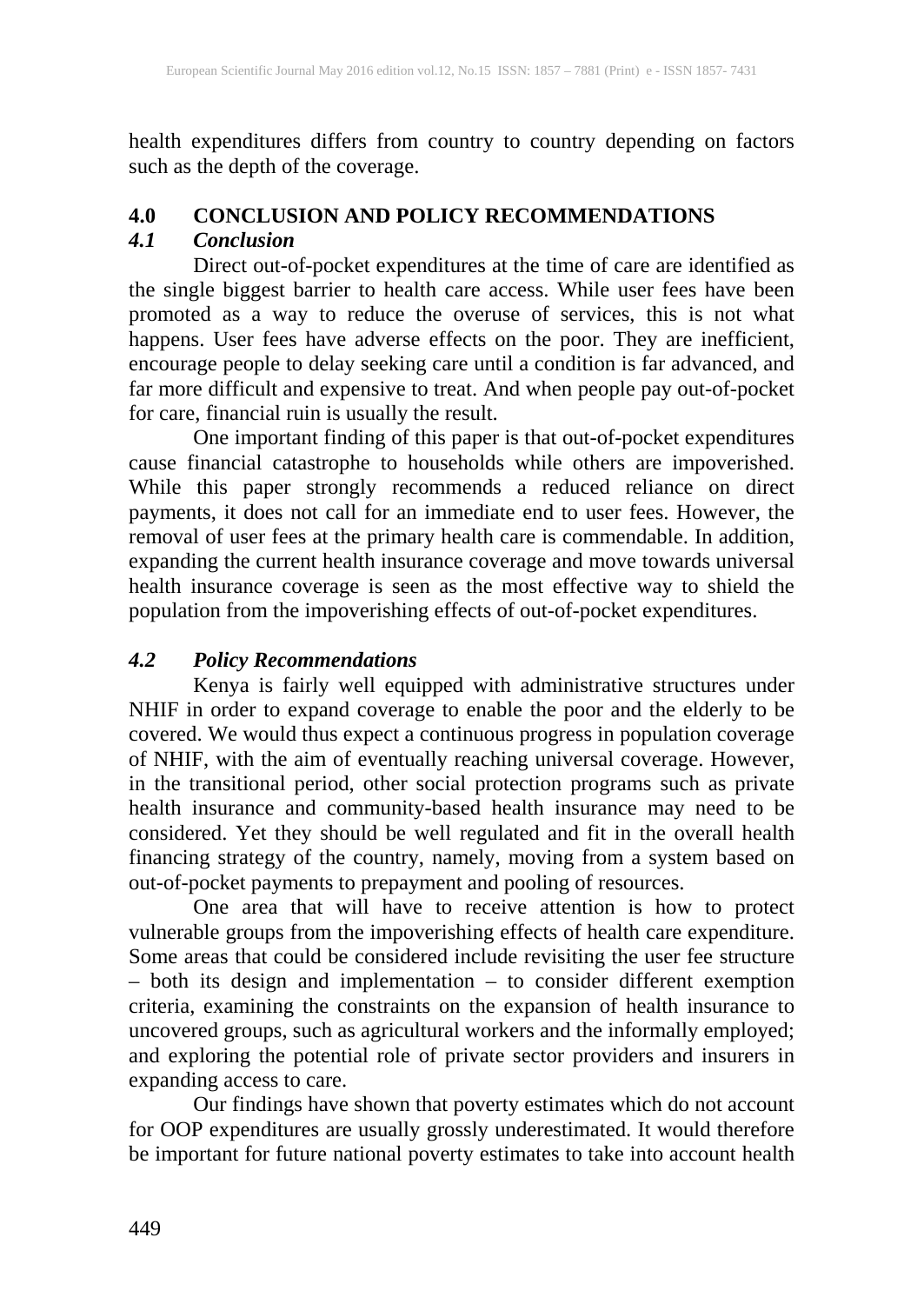care payments by households as has been done in this study. This will give the nation an indication of the magnitude of household impoverishment due to out-of-pocket expenditures.

#### **References:**

Baeza, C. and Packard T. G. (2006). Beyond Survival: Protecting Households from Health Shocks in Latin America. The World Bank and Stanford University Press. Washington DC

Barasa, E. W., Ayieko P., Cleary S. and English M. (2012). Out-of-pocket costs for paediatric admissions in district hospitals in Kenya. *Tropical Medicine and International Health* 17(8) 958–961

Cavagnero, E. G. Carrin, K. Xu and A. M. Aguilar-Rivera (2006). Health Financing in Argentina: An Empirical Study of Health Care Expenditure and Utilization. FundaciónMexicana para la Salud, A. C. InstitutoNacional de Salud Pública, Mexico.

Chuma J. and Maina T. (2012).Catastrophic Health Care Spending and Impoverishment in Kenya.BMC Health Services Research 12:413.

Chuma J., Musimbi J., Okungu V., Goodman C. and Molyneux C. (2009). Reducing user fees for primary health care in Kenya: policy on paper or policy in practice? *International Journal for Equity in Health* 8, 15.

Ekman, B. (2007). Catastrophic Health Payments and Health Insurance: Some Counterintuitive Evidence From One Low-Income Country. *Health Policy*, 83: 304-313.

Flores G. Krinshnakumar J. O'Donnell O. van Doorslaer E. (2008). Coping with Health-Care Costs: Implications for the Measurement of Catastrophic Health Expenditures and Poverty.*Health Economics* 17(12). pp. 1393-1412.

Gakidou, E., Lozano R., Gonzalez-Pier E., Abbott-Klafter J., Barofsky J. T. (2006)*.* Health System Reform in Mexico - Assessing The Effect of the 2001-06 Mexican Health Reform: An Interim Report Card. *Lancet*;368(9550)**:**1920-1935.

Galarraga, O., Sandra G., Sosa-Rubi, Salinas-Rodrıguez A. Sesma-Va´zquez S. (2010). Health Insurance for the Poor: Impact on Catastrophic and Out-Of-Pocket Health Expenditures in Mexico. *European Journal of Health Economics* 11:437–447. DOI 10.1007/s10198-009-0180-3. Springer

Knaul, F. M., Arreola-Ornelas H., Mendez-Carniado O., Bryson-Cahn C., Barofsky J, (2006)*.* Health System Reform in Mexico - Evidence is Good for Your Health System: Policy Reform to Remedy Catastrophic and Impoverishing Health Spending in Mexico. *Lancet*; 368(9549)**:**1828-1841

Lamiraud, K., Booysen F. and Scheil-Adlung X. (2005). The impact of Social Health on Access to Health Care, Health Expenditure and Impoverishment: A Case Study of South Africa. International Labour Office (ILO) Geneva.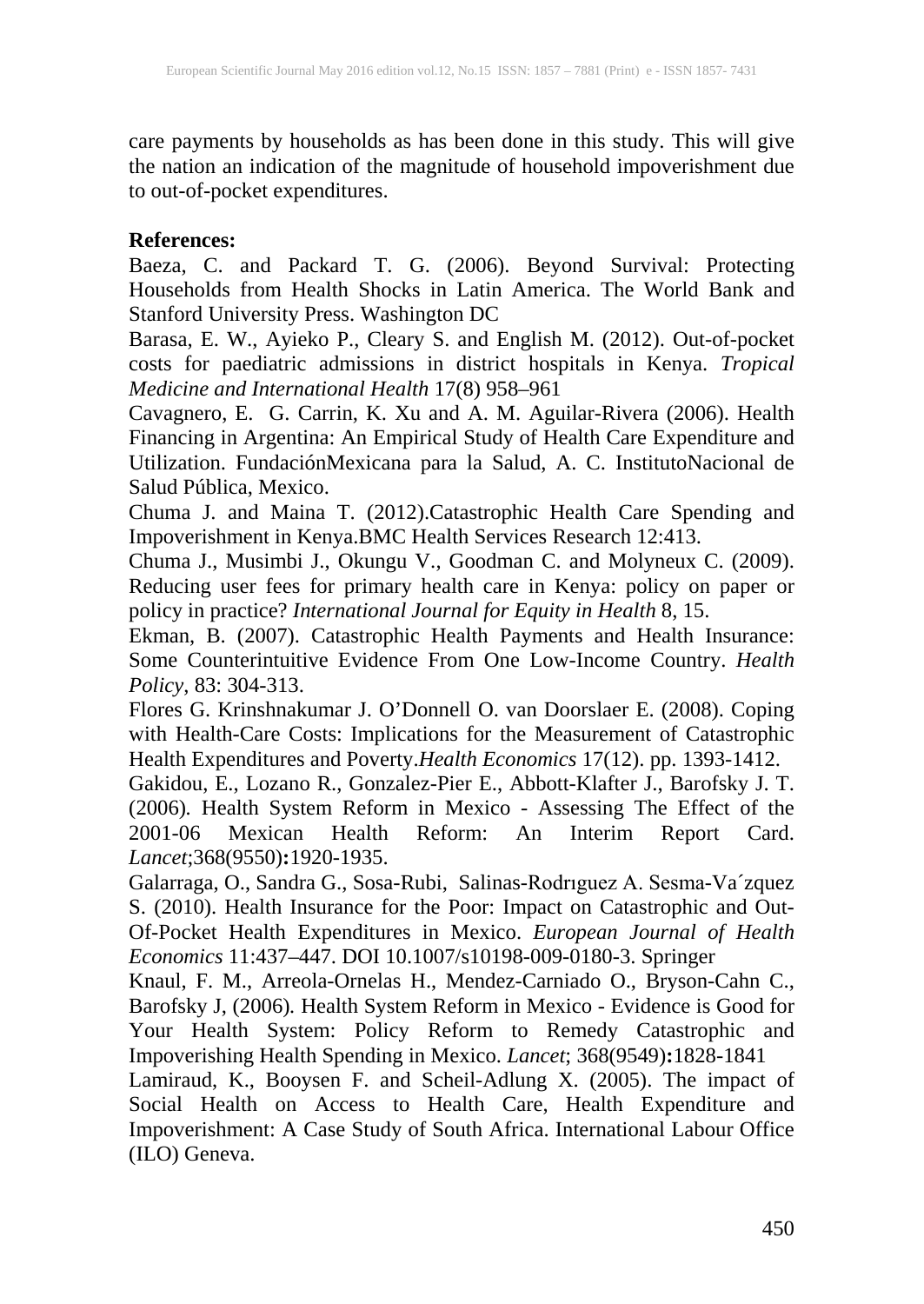Lee, T. J. (2011). Paying out-of-pocket for health care in Korea: Change in catastrophic and poverty impact over a decade. Available at http://ebookbrowse.com/rp254-takemi-journal1-lee-pdf-d57080924.

Limwattananon S., Tangcharoensathien V., Prakongsai P. (2007). Catastrophic and Poverty Impacts of Health Payments: Results From National Household Surveys in Thailand. *Bulletin of the World Health Organization.*85(8)**:**600-606.

Mendola, M., Bredenkamp C. and Gragnolati M. (2007). The Impoverishing Effect of Adverse Health Events: Evidence from the Western Balkans. World Bank Policy Research Working Paper Series.

Ministry of Health, (2015). Kenya National Health Accounts 2012/13. Nairobi: Ministry of Health.

O'Donnell, O., E. van Doorslaer, R. P. Rannan-Eliya, A. Somanathan, C. C. Garg, P. Hanvoravongchai, M. N. Huq, A. Karan, G. M. Leung, K. Tin, C. Vasavid, (2005). Explaining the Incidence of Catastrophic Health Expenditures on Health Care: Comparative Evidence From Asia. The World Bank, Washington, D.C

Perkins, M., Brazier E., Themmen E., Bassane B., Diallo D., Mutunga A., Mwakajonga T., Ngobola O. (2009). Out-of-pocket costs for facility-based maternity care in three African countries. *Health Policy and Planning* 24:289–300

Republic of Kenya, (2010). Kenya National Health Accounts 2009/10. Ministry of Medical Services and Ministry of Public Health and Sanitation.

Republic of Kenya, (2007). National Health Accounts (NHA) 2005/06. Ministry of Health

Saksena, P., Xu K. and Carrin G. (2006). The Impact of Universal Insurance Program on Catastrophic Health Expenditure: Simulation Analysis for Kenya. World Health Organization, Geneva.

Su T. T., Kouyaté B. and Flessa S. (2006). Catastrophic Household Expenditure for Health Care in a Low-Income Society: A Study from Nouna District, Burkina Faso. *Bull World Health Organization* vol.84 no.1

Van Doorslaer, E., O'Donnell W., Rannan-Eliya R. P., Somanathan A., Adhikari S. R., Garg C. C., Harbianto D., Herrin A. N., Huq M. N., Ibragimova S., Karan A., Lee T., Leung G. M., Lu J. R., Ng C. W., Pande B. R., Racelis R., Tao S., Tin K., Tisayaticom K., Trisnantoro L., Vasavid C. and Zhao Y. (2007). Catastrophic Payments for Health Care in Asia.*Health Economics* 16: 1159–1184

vanDoorslaer E., O'Donnell O., Rannan-Eliya R. P., Samanathan A., Adhikari S. R., Garg C. C., Harbrianto D., Herrin A. N., Huq M. N., Ibragimova S., Karan A., Ng C. .W, Pande B. .R, Racelis R., Tao S., Tin K., Tisayaticom K., Trisnantoro L., Vasavid C., Zhao Y. (2006). Effect of